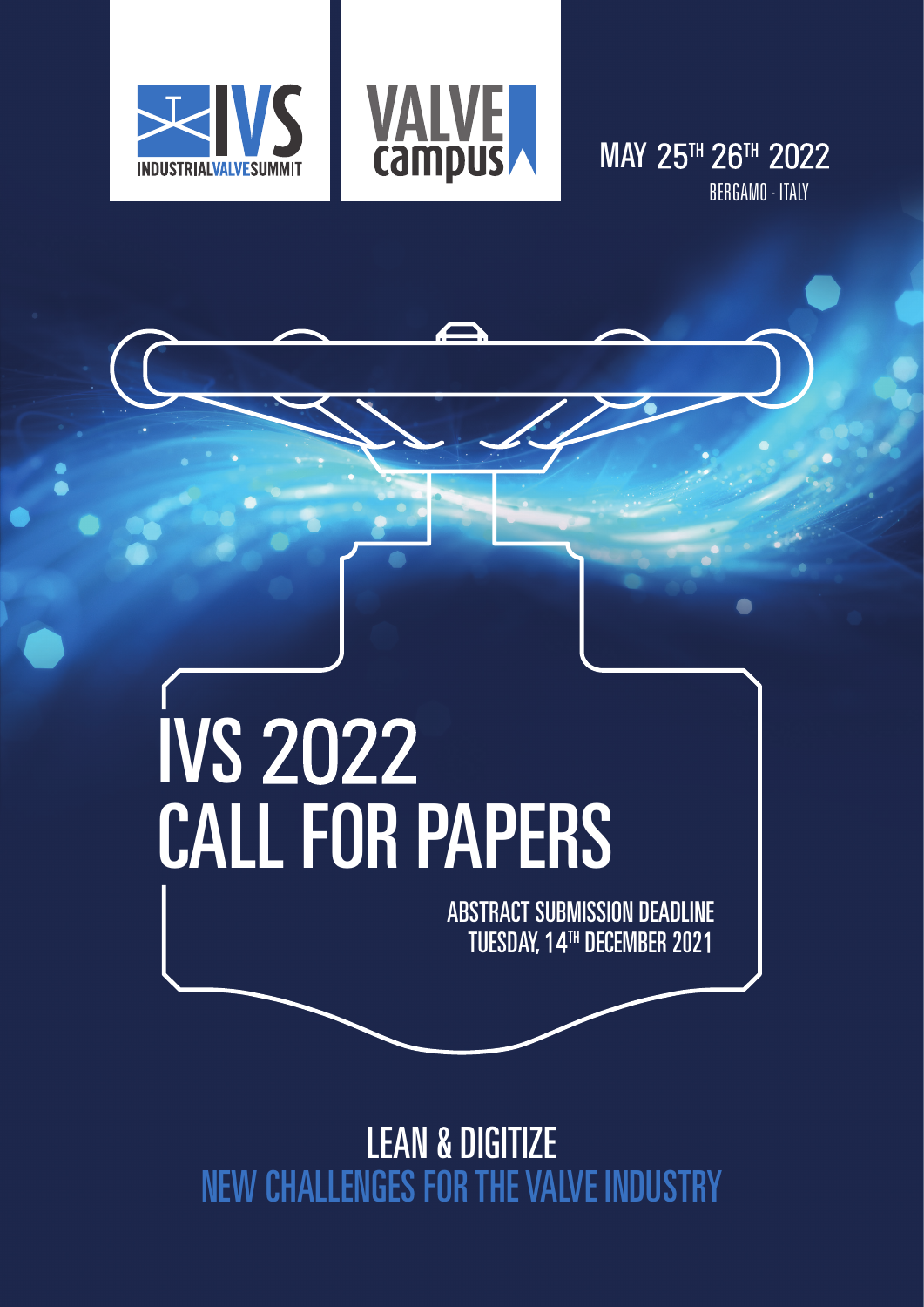

# THE EVENT IVS - INDUSTRIAL VALVE SUMMIT

IVS 2022 - Industrial Valves Summit will be the main event of the year regarding the valve industry business, strategies, and technologies.

IVS provides a biennial forum where industry leaders can address technical issues, introduce pioneering technology, and share lessons learned about valve technologies and flow control solutions. If you are looking for growth in the valve technologies market, then IVS 2022 is your best event to attend.

#### **REASON FOR CHOOSING IVS** 2022

- Interact with visitors keen to learn about latest valve technology and flow control solutions.
- An exclusive and dedicated audience.

 A public interested in all valve technologies related to design, engineering, construction, managing, operating, and maintenance.

IVS 2022 will boost the image of your company, associating it with global valve technologies and flow control solutions' leading producers.

- $\blacksquare$  Many high-quality contacts in a short space of time and at an economic cost.
- $\blacksquare$  IVS is a key event that provides the opportunity to identify innovative trends for the valve industry.
- **IVS** provides information and a knowledge hub which is vital for managers and specialists.
- **The exhibition holds a leading conference forum for integrated valve technologies and flow control solutions.**
- The promotional package reports your company solutions and new products to the market.

#### **The growth of IVS - Industrial Valve Summit**

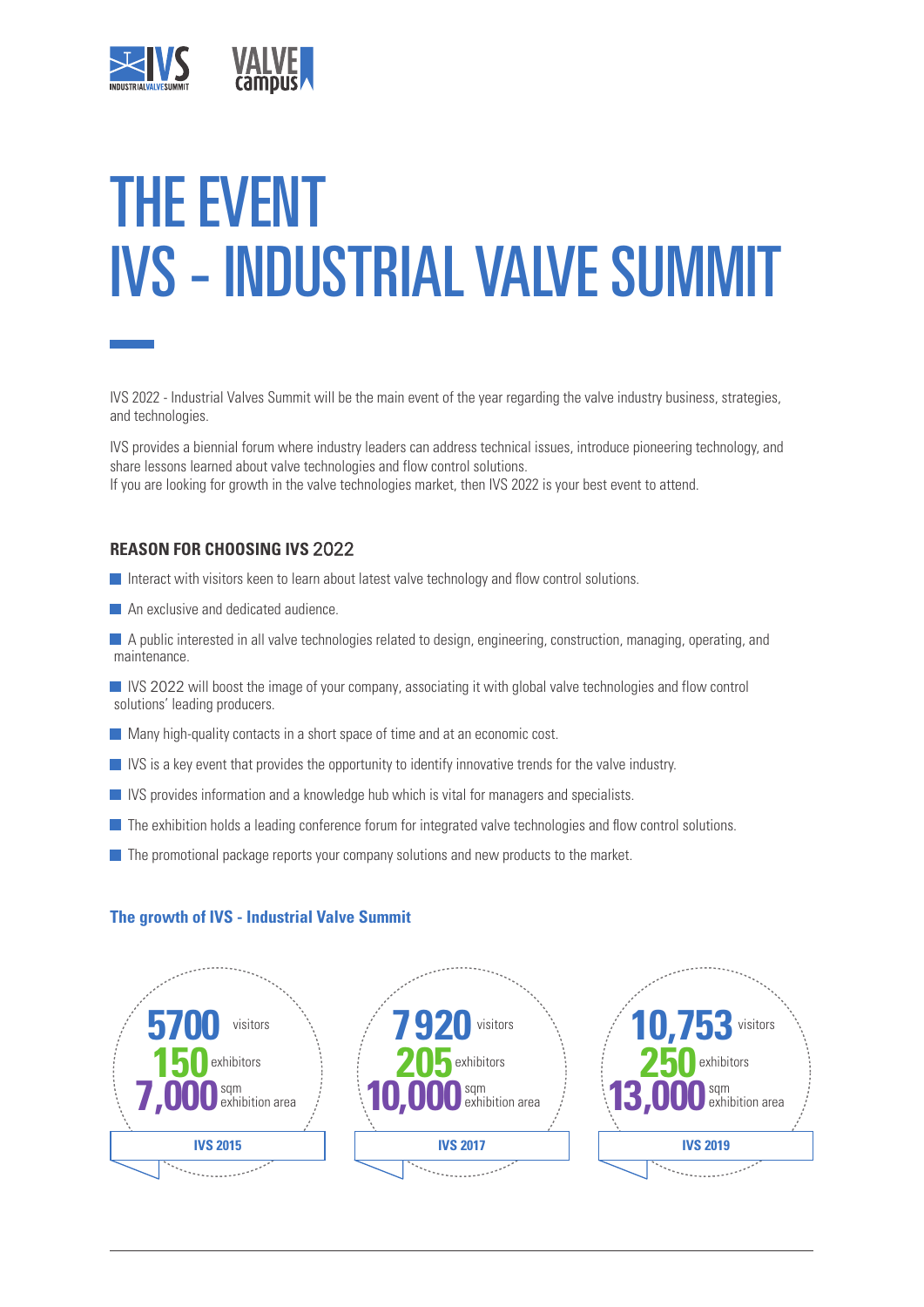

# IVS & **VAIVECAMPUS**

**VALVEcampus** is the Italian Association of manufacturers of Industrial Valves and Components used in the Oil & Gas and Power Industries.

The core of the Association is represented by its **Members**: they share both the objectives and the style of the organization. They participate to the business events, add their own analytical point of view and share the results and future path to pursue.

**VALVEcampus** is the recognized **Technical Partner of IVS - Industrial Valve Summit**, since its foundation and start-up, by actively contributing to operate and manage the scientific and conference areas, offering free participation to technical sessions to all registered visitors. Training and knowledge are the strategies for improving skills and relationships for successful growth: **this is the mission of VALVEcampus.**

**VALVEcampus**, working together with **Confindustria Bergamo** and **Ente Fiera Promoberg**, will again fully support the **4th edition of IVS and is responsible** for the **Conference Program of IVS** 2022.

The VALVEcampus Technical Conference is a multi-disciplinary conference addressed to today's engineers, providing them an opportunity to learn, meet and network with all different oil and gas producing environments from all over the world.

When exhibition ends, **VALVEcampus** will continue to offer free training sessions via the **VALVEcampus Knowledge Platform**.

**All registered IVS visitors** can access to VALVEcampus Knowledge Platform for consulting a collection of technical-scientific publications and find a unique area for exchanging and sharing information in an Open Source space.

**The main purpose** of this platform is to extend the boundaries of the IVS conference contributions and let IVS become a permanent and growing knowledge tool: **"A continuous knowledge sharing platform for a successful future".**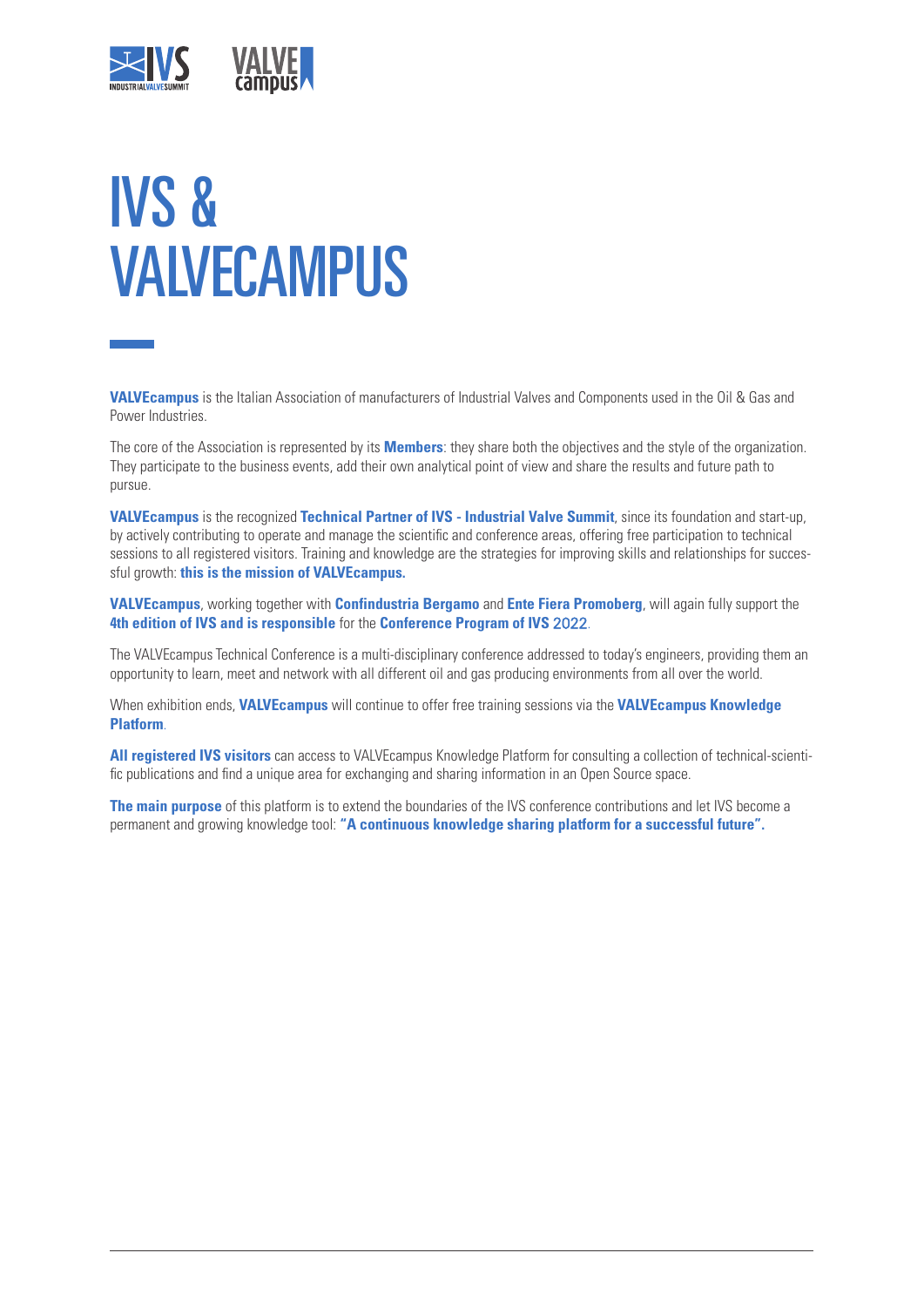

# WHY SUBMIT AN ABSTRACT?

There are **many reasons** to submit an abstract and **become a speaker** at IVS 2022 Exhibition.

- **Present your technical knowledge** to an International audience of Industry colleagues.
- **Improve your skills, compare and share experiences.**
- **Raise your company's technical profile** at a prestigious energy event.
- **Be part of the world's premier industrial valves global event** and expand your professional network for the future.
- **The abstract will be published on VALVEcampus Knowledge Platform** where all interested valve professionals will have a direct and free access to it.
- $\blacksquare$  Join the VALVEcampus Community.

Among the themes and topics indicated, choose your favorite one and submit your abstract within Tuesday December 14 th 2021.

And if you know other authors that might be willing to present a paper, encourage them to do so!

Best papers, selected by the Advisory Board, will be formally presented in the relevant Conference Session or during a specific Workshop.

Speakers will be allocated 20 minutes for live presentation.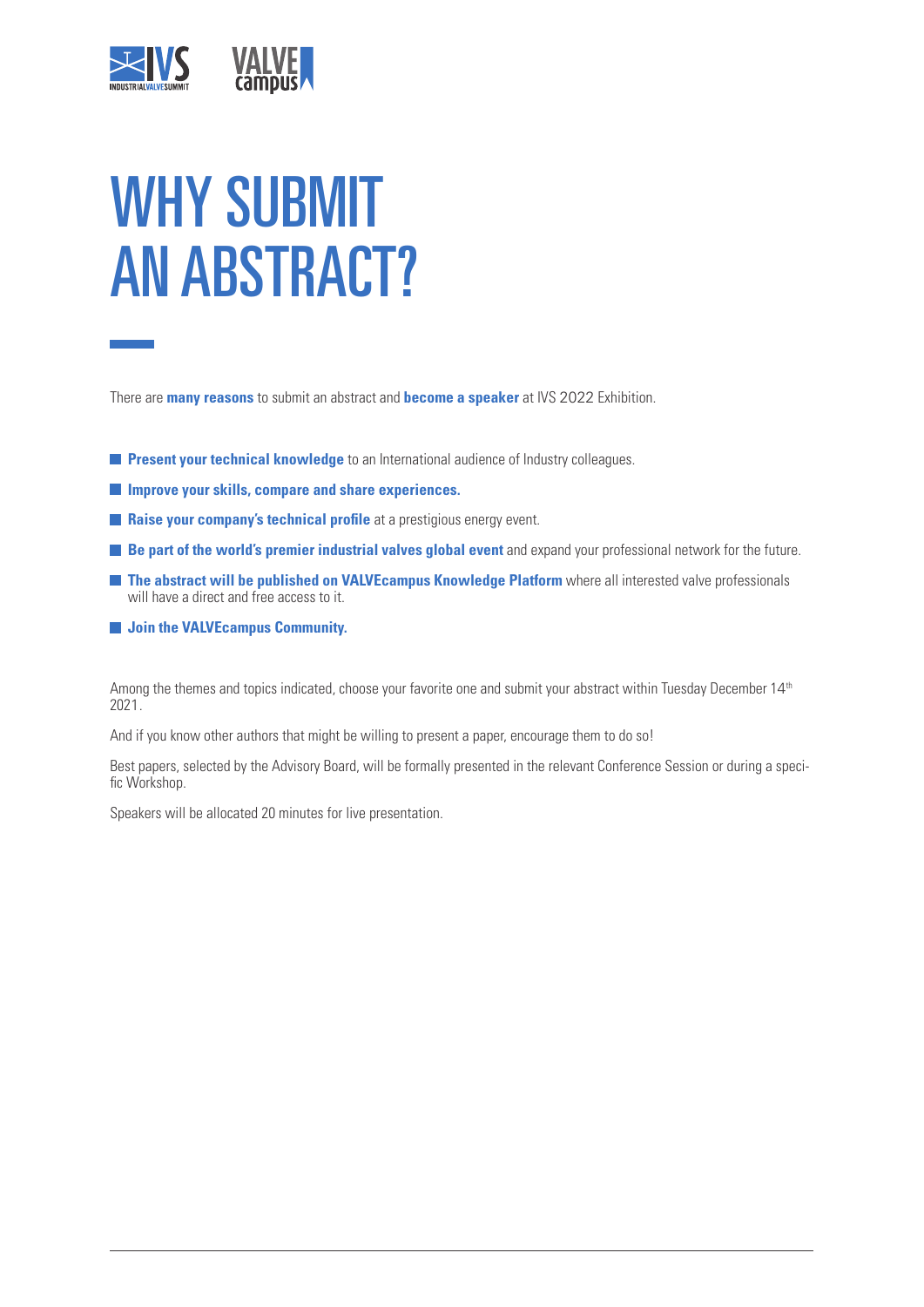

# THEMES AND TOPICS

#### **THEME 1: ADVANCES IN SAFE VALVE DESIGN, MATERIALS, MANUFACTURING, COATINGS AND FOCUS ON ADDITIVE MANUFACTURING**

This theme will cover new perspectives and developments in on-off / control valves' and safety devices' design, materials, castings and forgings, manufacturing processes, coatings and corrosion protection technologies. Contributions and case studies on fire testing and valve applications on hydrogen production development will also be appreciated. A specific focus will also be included to cover case-studies and developments foreseen in the valve industry, thanks to the use of metallic parts additive manufacturing (AM) or 3D printing technologies, with relevant materials' and final products' certifications.

#### **THEME 2: VALVE ACTUATION AND CONTROL**

The impact of digitalization in plant design and management, particularly in the O&G sector, is improving the implementation of "smart" technologies, amplified by the intense and increasing use of reliable field devices and safe communication networks, in support of predictive maintenance and process optimization. Valve actuation and control technologies are the main drivers and Authors are invited to bring their contributions and expectations.

#### **THEME 3: FUGITIVE EMISSIONS AND VALVE SEALING TECHNOLOGIES**

Valve designers and plant operators have excellent reasons to minimize fugitive emissions in their facilities, by reducing the amount of process fluid released into the atmosphere and surrounding environment. Papers should cover today's monitoring technologies, stem sealing techniques, packing designs and other advances in optimizing valve sealing performance, with reference to applicable national codes and international standards for tests and inspections.

#### **THEME 4: INNOVATION, EMERGING TECHNOLOGIES, AND FUTURE SCENARIOS**

Technological development is perhaps the most fundamental and influential driving force of the 21st century, even though it is often difficult to predict timing, pace, and impact. Due to the Global Warming the demand for H2 and LH2 will rapidly increase. In different parts of the world they are being built or planned many H2 and LH2 production plants also using existing technologies and the large experience of the LNG industry. An in-depth study is needed to understand the impact on the fitting components and in particular on the Industrial Valves required by the H2 plants. These new technologies will create new opportunities and businesses, as well as new ways to handle existing challenges: the entire Valve Industry and its stake-holders are ready for this stimulating task.

#### **THEME 5: INTERNATIONAL STANDARDS, SUPPLY SPECIFICATIONS, LEAN DOCUMENTATION MANAGEMENT AND REMOTE INSPECTION TECHNOLOGIES**

Large-scale projects, with complex international supply chains, rely on vendors and suppliers all over the world, with proper common and widely used Standards, Supply Specifications and Documents' review cycle, fully endorsed and accepted by End Users and EPCs.

Comparison between existing international standards and current developments of commonly adopted specifications (e.g. IOGP-JIP33), strongly required by End Users and EPCs, will also find a proper space for open discussions and presentations. Lean documentation management will be one of the key elements for success. An additional area will be dedicated to new forms of factory tests, including reliable real-time data transmission (audio, video, documents and images) with visual co-witnessed or customer remote operated assessments and inspections, which will reduce drastically wait-times, traveling costs and will maintain business continuity, thanks to the new use of Remote Video Inspections.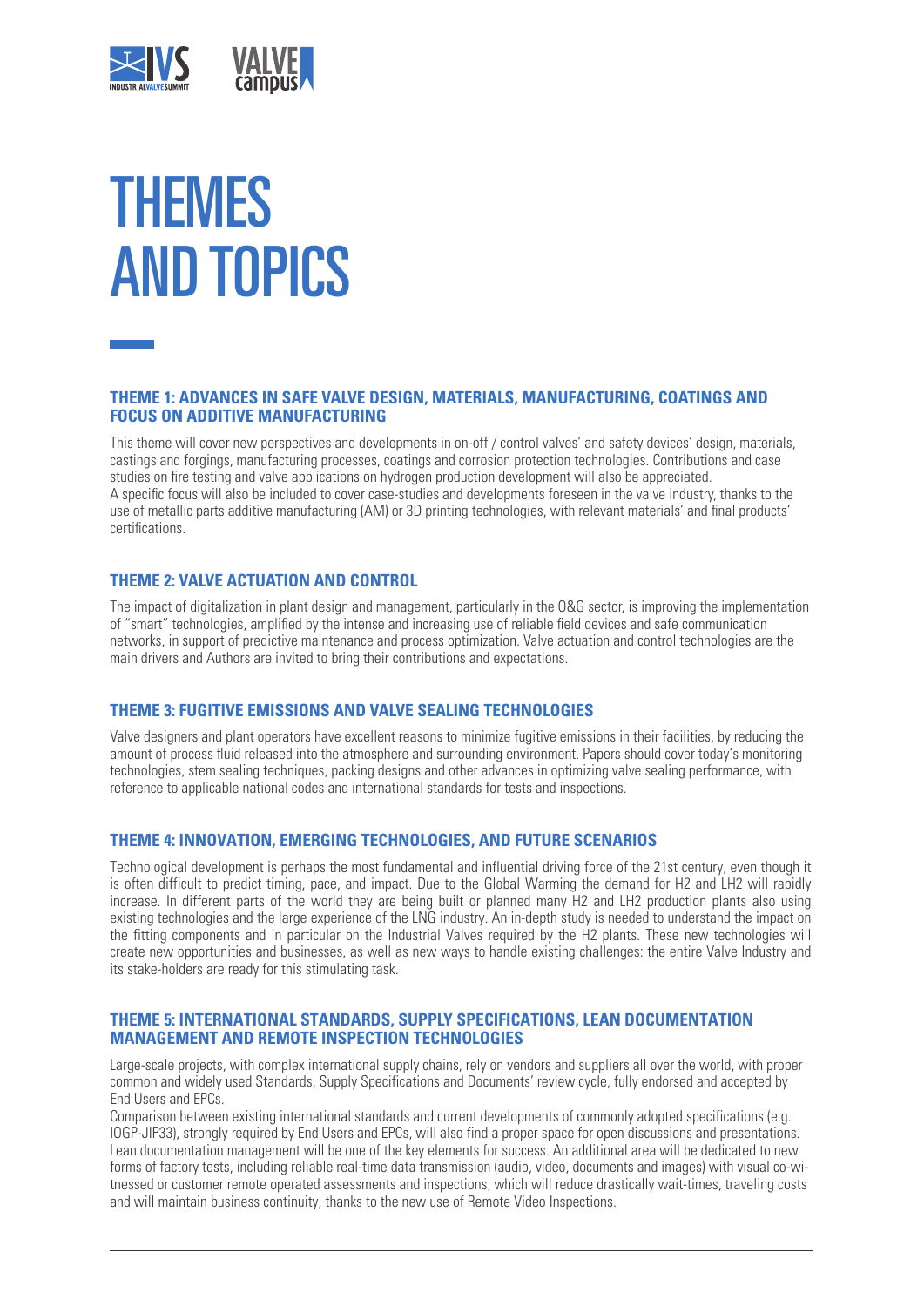

# IVS / VALVECAMPUS 2022 ADVISORY BOARD

The **IVS / VALVEcampus** 2022 **Advisory Board** includes key experts representing major stakeholders (i.e. End Users, EPCs, Manufacturers, Professional Associations, Standardization, and/or Certifying Bodies). The Advisory Board will examine all submitted abstracts and select the best and most innovative papers that will be formally presented during the relevant Conference Session or a specific Workshop. The Advisory Board applies specific criteria in choosing the best call for papers: quality of the contents, focus on application, consistency with the topics.

**Maurizio Brancaleoni**, VALVEcampus President, CHAIRMAN **Virginia Polito Agazzi**, VALVEcampus SECRETARIAT

**Bader M. Al-Jarallah**, SAUDI ARAMCO (KSA) **Rob Bartlett**, BVAA (UK) **Rau Courtney**, CHEVRON (USA) **Carlo De Bernardi**, Conoco Phillips (USA), I.O.G.P. **Carlo Mapelli** AIM Associazione Italiana di Metallurgia (I) **David Edwin-Scott**, ESA (UK) **Brian A. Lade**, SYNCRUDE CANADA (CA) **Ron Merrick**, FLUOR ENTERPRISES (USA) **Umberto Navarra**, TECHNIP ENERGIES (ITA) **Ugo Ormezzano**, SPE ITALY SECTION (ITA) **Christian Reynes**, TOTAL E&P (FRA) **Domenico Sartiano**, MAIRE TECNIMONT (ITA) **Emmanuel Sauger**, CETIM (FRA) **Pietro Scalvini**, SAIPEM (ITA) **Trace C. Scrivner**, EXXON-MOBIL (USA) **Ivan Ter-Mateosiants**, NPAA (RU) **Valeria Tirelli**, AIDRO (ITA) **Wojciech Zmudzinski**, BP AMERICA (USA), I.O.G.P.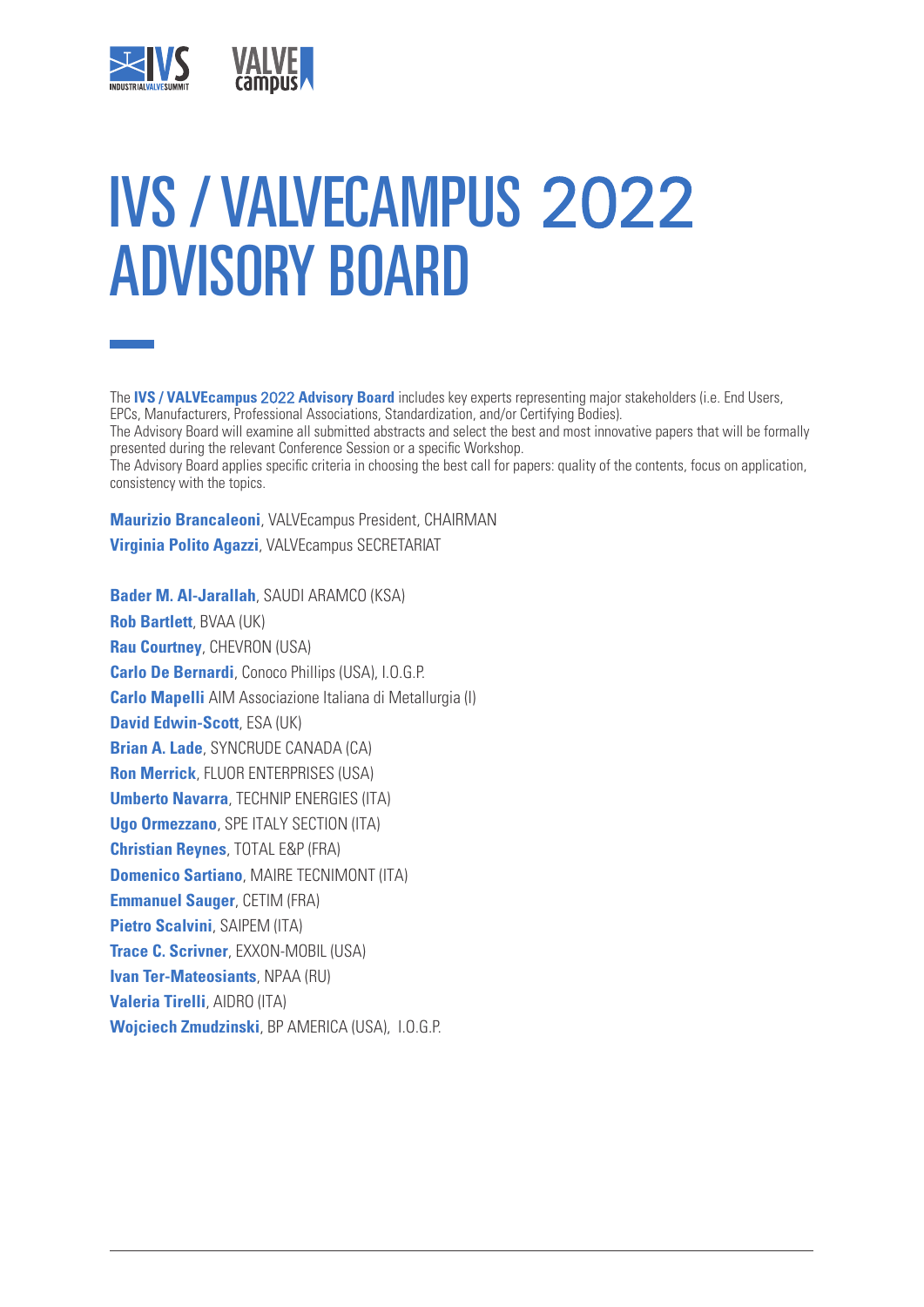

# ABSTRACT PRESENTATION GUIDELINE

#### **ABSTRACT CONTENT**

Each abstract must be submitted in English, and shall be long between 150 and 300 words. The technical paper must be in Word® format or in Adobe Acrobat® format.

A paper proposal should cover the following:

- $\blacksquare$  Treat one of the themes indicated in this Call-for-Papers
- Objectives/Scope Please list the objectives and/or scope of the proposed paper.
- Methods Briefly explain your overall approach, including your methods, procedures, and process
- Results, Observations, Conclusions Please describe briefly the results, observations, and conclusions of the proposed paper.

By presenting their abstract, Authors give their approval to submit it to the **IVS / VALVEcampus** 2022 **Advisory Board** and confirm that they will accept the results of its evaluation.

Commercial Abstracts will not be considered: neither for publication nor for presentation during the event.

**VALVEcampus** assumes no obligation for expenses sustained by authors for travel, local transportation, food and lodging.

#### **SUBMITTAL**

When submitting your abstract please remember to include:

- **Author(s)' and/or Presenter's name(s) and surname(s)**
- **Job function(s) & company name**
- $\blacksquare$  E-mail addresses
- $\blacksquare$  Title of the paper

The abstract must be sent via email to:

#### VIRGINIA POLITO AGAZZI

**VALVEcampus Advisory Board Secretary**  Tel: + 39 3921857041 segreteria@valvecampus.com **Abstract submission deadline is Tuesday,** 14**th December 202**1**.**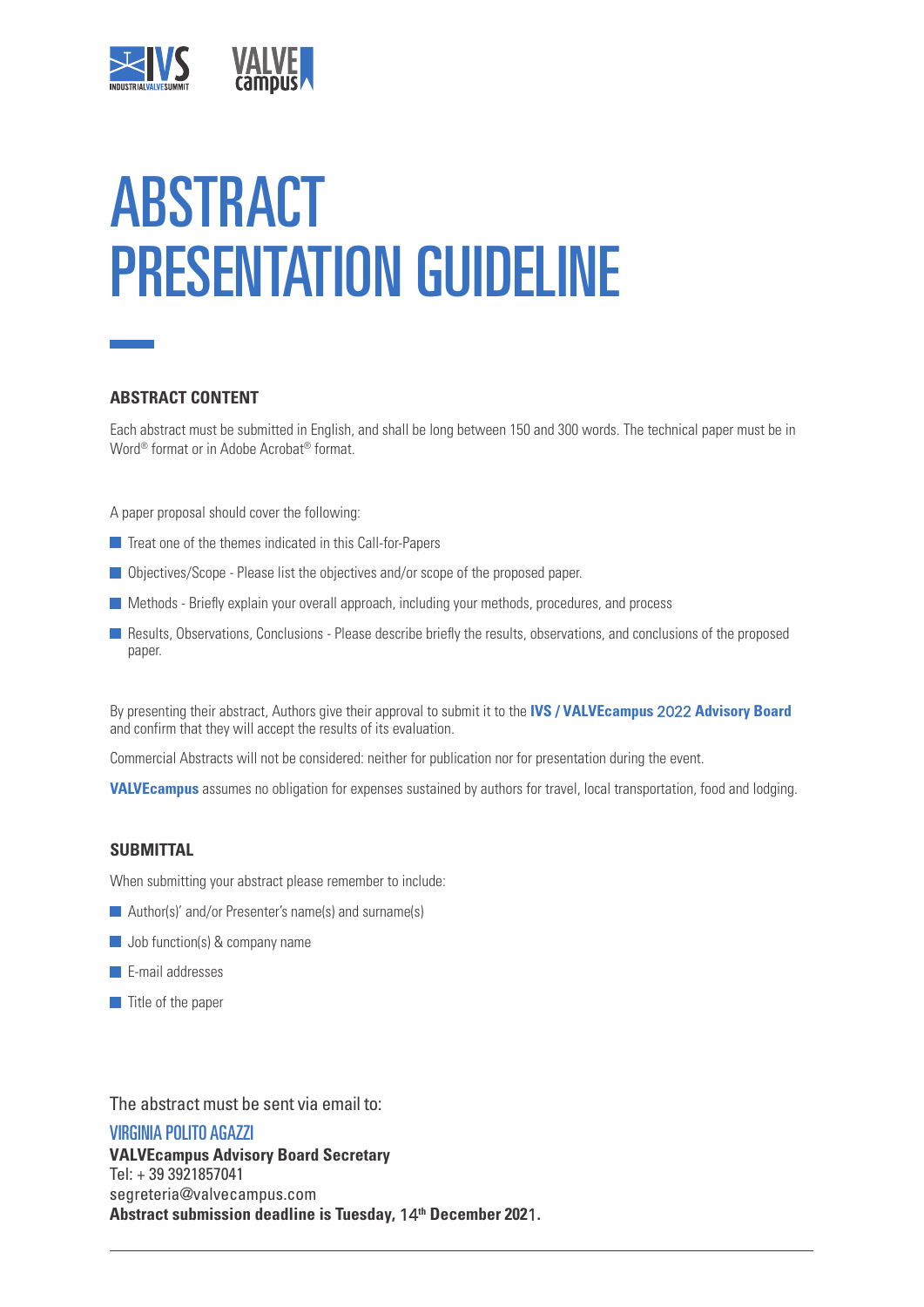

# IVS 2022 VALVECAMPUS WORKSHOPS

During IVS 2022, the association will include in parallel with the IVS conference, a series of workshops with focus and insights on the areas of training in the world of **industrial valves.**

These workshops, **organized by specialists of the sector**, will be free to **all visitors to IVS** 2022 and will allow the opportunity to enhance their knowledge, learn new concepts and improve their professional skills.

There will be two Workshops on "Lean & digitize" and "Additive manufacturing".

These interactive workshops will present interesting opportunities to all visitors:

- $\blacksquare$  Increase their professionality
- Share experience and know-how
- **Expand the knowledge**
- Discover the latest industry innovations and trends in valve design, as well as in engineering and construction.
- $\blacksquare$  International network with experts and specialists

### VALVECAMPUS UNIVERSITY FOR IVS

**VALVEcampus** is an Educational Agency in the traditional areas of Design, Technical Standards, Metallurgy, Sealing Systems and Auxiliary Components for Industrial Valves.

The variation between theory and practice, based on concrete cases, contributes to the development of knowledge and skills. Thanks to the various training tools, the partecipants will gain an immediate added value.

During the **IVS** 2022 event there will be **free technical training sessions**, open to all visitors.

**Technical Trainings** improve competence, knowledge, creativity to enhance all those distinct skills of the Italian supply chain which must be understood and perceived by International Customers.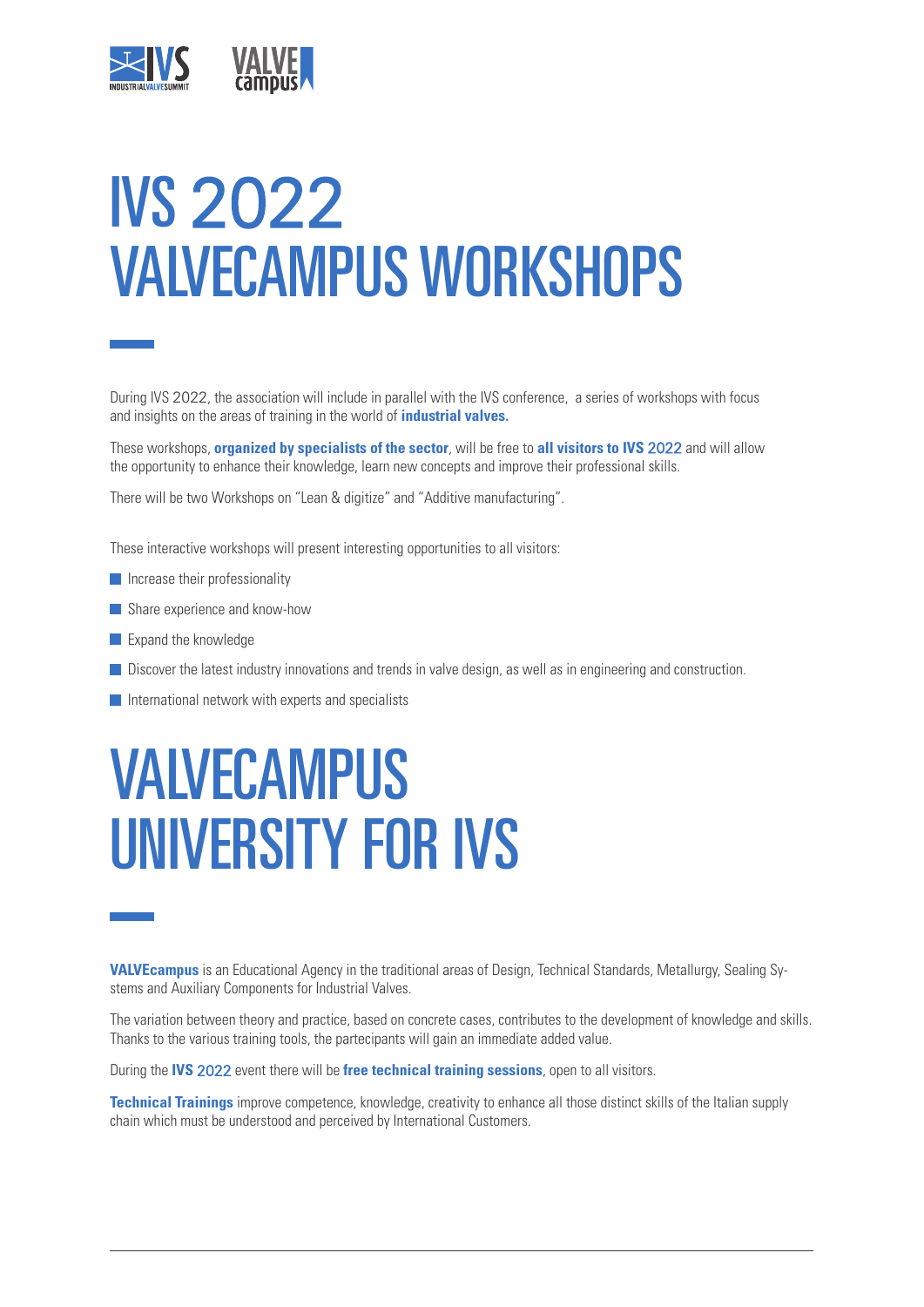

# WORKSHOP IVS 2022 LEAN & DIGITIZE

This workshop will be on Lean & Digitize. The global demand for energy sources is rising and changing, year after year. All **Oil & Gas stake-holders need to use new widely accepted and shared standardized procurement specifications: Lean Documentation and Digitalization will be the right solution.**

**One of the major challenges of the next decade will be the creation of standardized guidelines for the management of documentation to limit changes and variability of submitted information.** It will become essential therefore to propose and adopt technical solutions to r**educe paper documentation and related wastes, assuring original data integrity and quality.**

The actors of this process are: End-Users, EPC Contractors, Manufacturers of valves and components, Other JIPs (Joint Industry Programs), Other Associations, Certification bodies, Independent third parties, Digital providers.

The objectives of these themes are:

- **Minimize the variability** of the documentation
- **Reduce the time** to specify, interpret, implement, and verify the documentation vs. requirements.
- **Easy accessibility** of documentation, from any place, at any time.
- **Sustainability** and reduction of paper.
- **Easy transfer** of documentation to the Contractor and End-User.
- **Compliance** and **integrity** of the information.

Invited papers are welcome to use a common language to enable efficient digital flow of documentation for:

- Detailing standard technical libraries
- $\Box$  Digitalization of the standard solutions through prototypes with basic functionalities
- **Discussion of lessons learned and improvement actions for full implementation**
- **Updates to JIP Guideline**
- Detailed cost / benefit analysis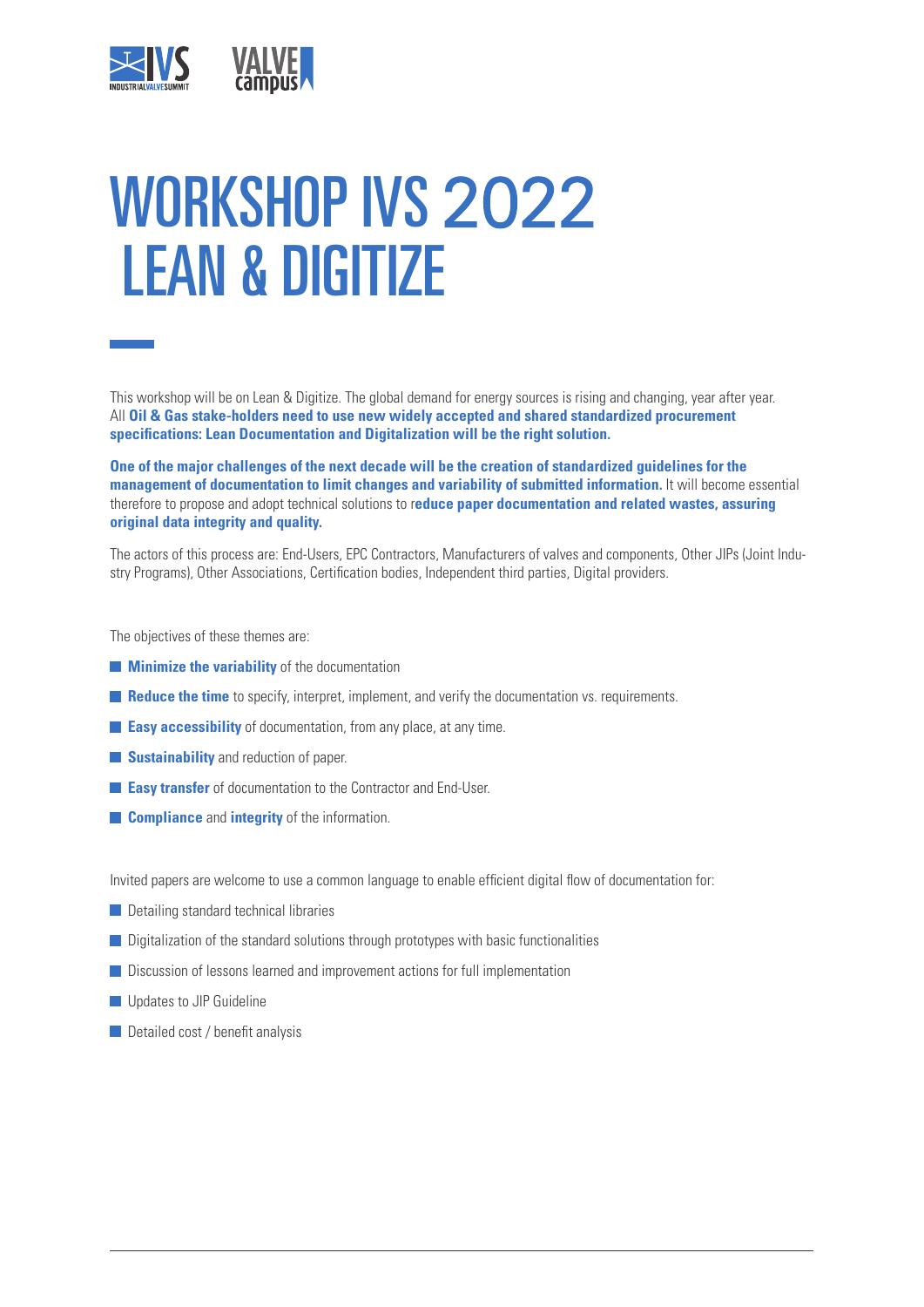

# WORKSHOP IVS 2022 ADDITIVE MANUFACTURING

This is another important technological advancement made possible by the transition from analog to digital processes. In recent decades, communications, imaging, architecture and engineering have all undergone their own digital revolutions. Now, AM can bring digital flexibility and efficiency to manufacturing operations.

Additive manufacturing uses data computer-aided-design (CAD) software or 3D object scanners to direct hardware to deposit material, layer upon layer, in precise geometric shapes. As its name implies, additive manufacturing adds material to create an object. By contrast, when you create an object by traditional means, it is often necessary to remove material through milling, machining, carving, shaping or other means.

Although the terms "3D printing" and "rapid prototyping" are casually used to discuss additive manufacturing, each process is actually a subset of additive manufacturing.

While Additive Manufacturing seems a new subject to many, it must be considered that is has actually been around the industry for many years. In the right applications, AM delivers a perfect combination of improved performance, complex geometries and simplified fabrication. As a result, many stimulating opportunities will be offered to designers and engineers, also thanks to the dedication of those pioneers that have already embraced Additive Manufacturing.